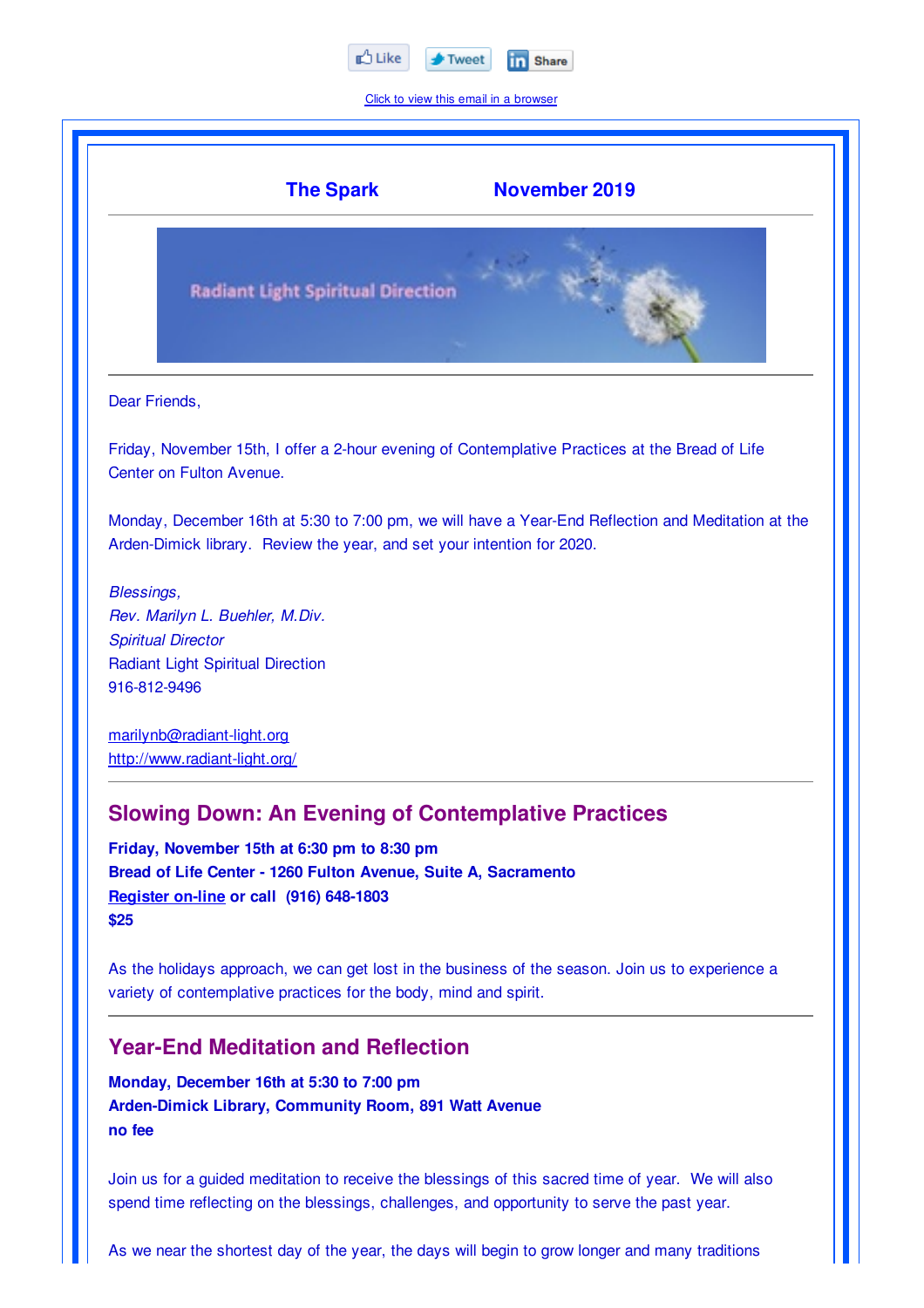celebrate the birth of the physical sun as symbolic of the return of the Inner Light. The Winter Solstice reminds us that there is a divine consciousness within that seeks birth. It is the beginning of a new cycle.

In the Silence, set your intention for 2020.

*May the awakening light keep the flame of the Christ light burning within your heart.*

#### **Reconciliation of Opposites**

*Clearing the Shadow and Transcending Duality* **Saturday, February 22nd, 2020 at 9:30 to 12:30 Incarnation Monastery***,* **1369 La Loma Avenue, Berkeley, CA** *\$20*

Do you sometimes feel stuck, or find yourself in the same situation over and over again? This workshop presents practical and liberating techniques to uncover and release the unconscious emotions and beliefs that may draw these situations to you.

As these states of mind come to light and are released, you will naturally find peace and balance. Learn to gently free yourself, and find balance through simple, powerful, and fast exercises for creating balance and harmony.

In a world torn apart by polarization, the course offers hope for a way of unity amidst diversity.

This class is based on The Marriage of Spirit: Enlightened Living in Today's World by Leslie Temple-**Thurston** 

http://radiant-light.org/calendar/reconcilliation-of-opposites/

## **Ponder This**

What you hold may you always hold. What you do, may you always do and never abandon. But with swift pace, light step and unswerving feet, so that even your steps stir up no dust, Go forward, the spirit of our God has called you.

St. Clare

#### **Earth Wellness Corner**

To learn about the benefits of native plants, browse the California Native Plant Society website: **Calscape**. The goal of **Calscape** is to help Californians restore nature and save water one garden at a time.

Check out the website to see which plants are native to any location in the state. You will find help to learn where to buy the plants and how to grow them.

## **Spiritual Direction at the Bread of Life Center**